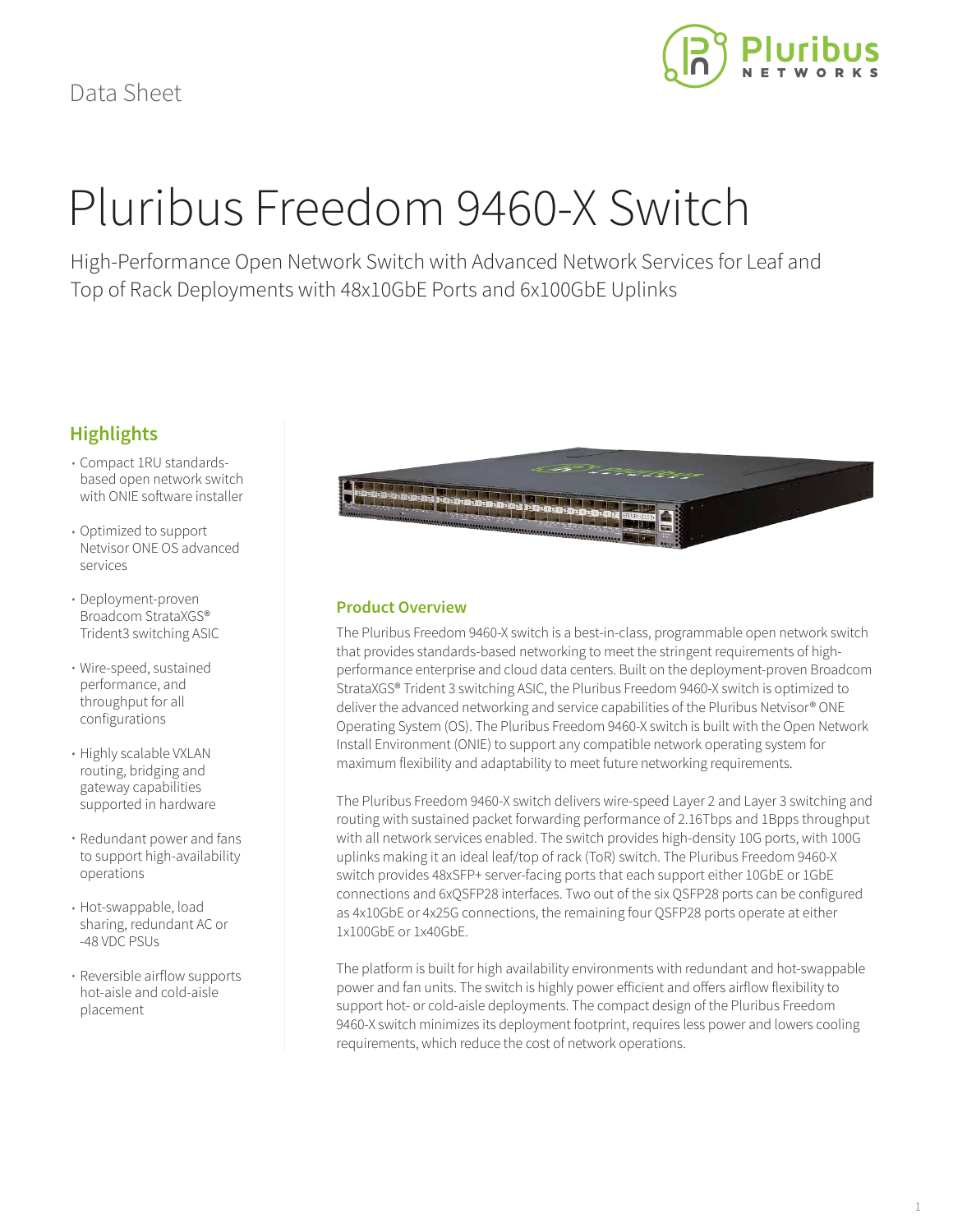

#### **System Highlights**

- Wire-speed full-duplex across all ports, Layer 2 and Layer 3 forwarding up to 2.16Tbps full duplex and 1Bpps
- 48xSFP+ switch ports, supporting 10GbE (DAC, 10GBASE-SR/LR) or 1GbE (1000BASE-T/SX/LX)
- 6x100QSFP28 switch ports, with two of them capable of supporting 100GbE (DAC, 100GBASE SR4/LR4) or 4x25GbE (DAC or fiber breakout cable)
- Broadcom Trident3 switching ASIC
- Intel Atom/Denverton C3558 2.2GHz quad-core x86 processor
- VXLAN services supported in hardware at wire speed
- 32MB shared packet buffer with Dynamic Buffer Allocation
- All ports on front; PSUs and fans accessible from rear
- Hot-swappable, load sharing, redundant AC or -48 VDC PSUs
- 4+1 redundant, hot-swappable fan modules
- Configurable hot-/cold-aisle with port-to-power and power-toport airflow
- 1RU compact form factor mountable standard 19" racks

#### **Unified Cloud Fabric™**

The Unified Cloud Fabric (UCF) delivers the benefits of hyperscale agility, simplicity and availability to data centers, unified cloud networks and many other networking applications. The UCF unites networks across multiple dimensions: switches and servers, overlay and underlay networks, and distributed clouds. Powered by the Linux-based Netvisor® ONE operating system, the UCF solution features fabric-wide provisioning from any single switch in the fabric, resulting in massive service delivery speed-up and error reduction. This automation is achieved in a distributed, controller-less fashion, without the need for costly and complex software-defined networking appliances. The UCF solution offers a rich set of Layer 2 and Layer 3 overlay services to allow network architects and engineers to solve virtually any networking problem with agility in the overlay while maintaining a highly stable and scalable underlay. When deployed in servers with data processing units (DPUs), the fabric provides even finger-grained microsegmentation with distributed firewalls at the individual application level.

#### **Netvisor ONE Operating System**

Enabling simple, plug-and-play deployments, the Pluribus Freedom 9372-T switch is delivered as an integrated, turnkey solution that is shipped pre-configured with the Pluribus Netvisor ONE OS installed on the Open Network Install Environment foundation. Pluribus Netvisor ONE is a virtualized network operating system (NOS) that provides a best-in-class Layer 2 and Layer 3 networking foundation and optionally licensed advanced network services such as VXLAN, the distributed Unified Cloud Fabric™ architecture and embedded network performance monitoring telemetry.

#### *Netvisor ONE Licensing Options*

- **Netvisor ONE Enterprise Edition**  This license supports Layer 2 and Layer 3 switching and routing functionality with all standard networking protocols and high-availability features.
- **Netvisor ONE Fabric Edition**  This license supports VXLAN, telemetry, Unified Cloud Fabric and security and segmentation capabilities (not included with the switch).
- **vNET**  This license supports multi-tenant and network/ traffic segmentation requirements. Licensed one per switch. vNET Manager capabilities require Virtual Netvisor (vNV) to be deployed (not included with the switch).
- **VirtualWire+™**  This license includes the Fabric license and enables VirtualWire capabilities (not included with the switch).
- **VirtualWire™**  This license enables VirtualWire capabilities in standalone Layer 1 VirtualWire mode (not included with the switch).

#### **Warranty**

The Pluribus Netvisor® ONE OS and Pluribus Freedom™ Open Networking Switches are backed by a 90-Day limited warranty and access to technical support. Pluribus FreedomCare™ extended support options provide for extended support coverage, which includes advanced product replacements, software updates and upgrades and access to 24x7 technical support. Contact Pluribus Networks or a Pluribus Networks authorized reseller for details on advanced support options.